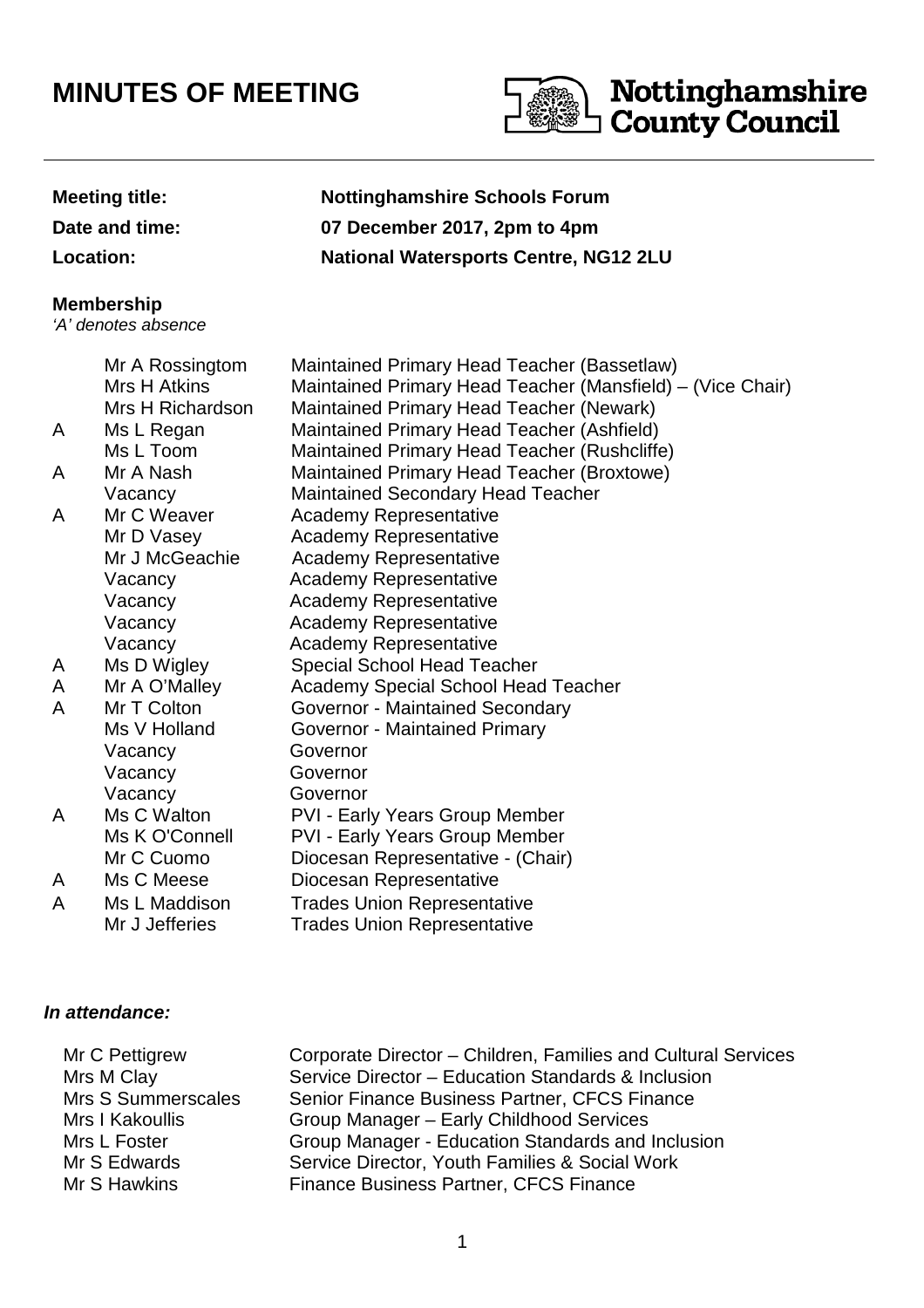| 1. | Welcome                                                                                                                                                                                                                                                                                                                                                                          |               |  |
|----|----------------------------------------------------------------------------------------------------------------------------------------------------------------------------------------------------------------------------------------------------------------------------------------------------------------------------------------------------------------------------------|---------------|--|
|    | Carlo Cuomo welcomed all members to the meeting.                                                                                                                                                                                                                                                                                                                                 |               |  |
| 2. | Apologies for absence                                                                                                                                                                                                                                                                                                                                                            |               |  |
|    | Apologies were received from Adrian Nash, Dawn Wigley, Adrian O'Malley, Tony Colton, Chris<br><b>Walton and Claire Meese</b>                                                                                                                                                                                                                                                     |               |  |
| 3. | Minutes of the Schools Forum 19th October 2017                                                                                                                                                                                                                                                                                                                                   | <b>ACTION</b> |  |
|    | Joe Jeffries stated that he had been missed from the apologies.                                                                                                                                                                                                                                                                                                                  |               |  |
|    | Minutes were agreed as accurate                                                                                                                                                                                                                                                                                                                                                  |               |  |
| 4. | Item 4a - Election update and revision of Schools Forum constitution                                                                                                                                                                                                                                                                                                             |               |  |
|    | Carlo Cuomo introduced the 'Operational and good practice guide for Schools<br>Forums' that had been released by the ESFA in September 2017 and explained that<br>a review of Nottinghamshire's Schools Forum's constitution should be carried out in<br>accordance with the document in the near future.                                                                        |               |  |
|    | Marion Clay gave an update on the on-going process for electing School Forum<br>members to vacant positions.                                                                                                                                                                                                                                                                     |               |  |
|    | Marion explained that there had been seven nominations received for the four vacant<br>academy representative posts and that a ballot would now take place with each<br>Governing body being able to return a vote by the 28 <sup>th</sup> February.<br>Marion confirmed that academies who convert after the beginning of the election<br>process will not be eligible to vote. |               |  |
|    | Carlo Cuomo requested a Forum member to volunteer to be present at the count of<br>the ballot on the 19 <sup>th</sup> March 2018.                                                                                                                                                                                                                                                |               |  |
|    | Helen Atkins volunteered.                                                                                                                                                                                                                                                                                                                                                        |               |  |
|    | Marion confirmed that only one nomination had been received for the maintained<br>primary representative vacancy so the Education Trust Board had been able to elect<br>Andrew Rossington.                                                                                                                                                                                       |               |  |
|    | Item 4b - 2018-19 Schools Funding and Local Funding Formula Consultation                                                                                                                                                                                                                                                                                                         |               |  |
|    | Sue Summerscales introduced the paper and recapped the process that had been<br>undertaken in producing the consultation.                                                                                                                                                                                                                                                        |               |  |
|    | Sue informed members that the response rate from Schools had been 11.7% and<br>directed members to appendix F for the response by question.                                                                                                                                                                                                                                      |               |  |
|    | Sue explained the options available to NCC should the final Schools Block and pupil<br>characteristics give an affordability gap. An affordability gap could occur due to<br>factors such as Non domestic rates for schools increasing in 2018/19 although<br>NCC's allocation will be based on the 2017/18 APT.                                                                 |               |  |
|    | Sue drew attention to the disapplication requests referenced in paragraphs 15 to 17<br>that had been submitted by NCC and were still awaiting approval.                                                                                                                                                                                                                          |               |  |
|    | Carlo Cuomo informed members that a minor request had already been approved on<br>the morning of the meeting (7 December).                                                                                                                                                                                                                                                       |               |  |
|    | Voting on the consultation questions began.                                                                                                                                                                                                                                                                                                                                      |               |  |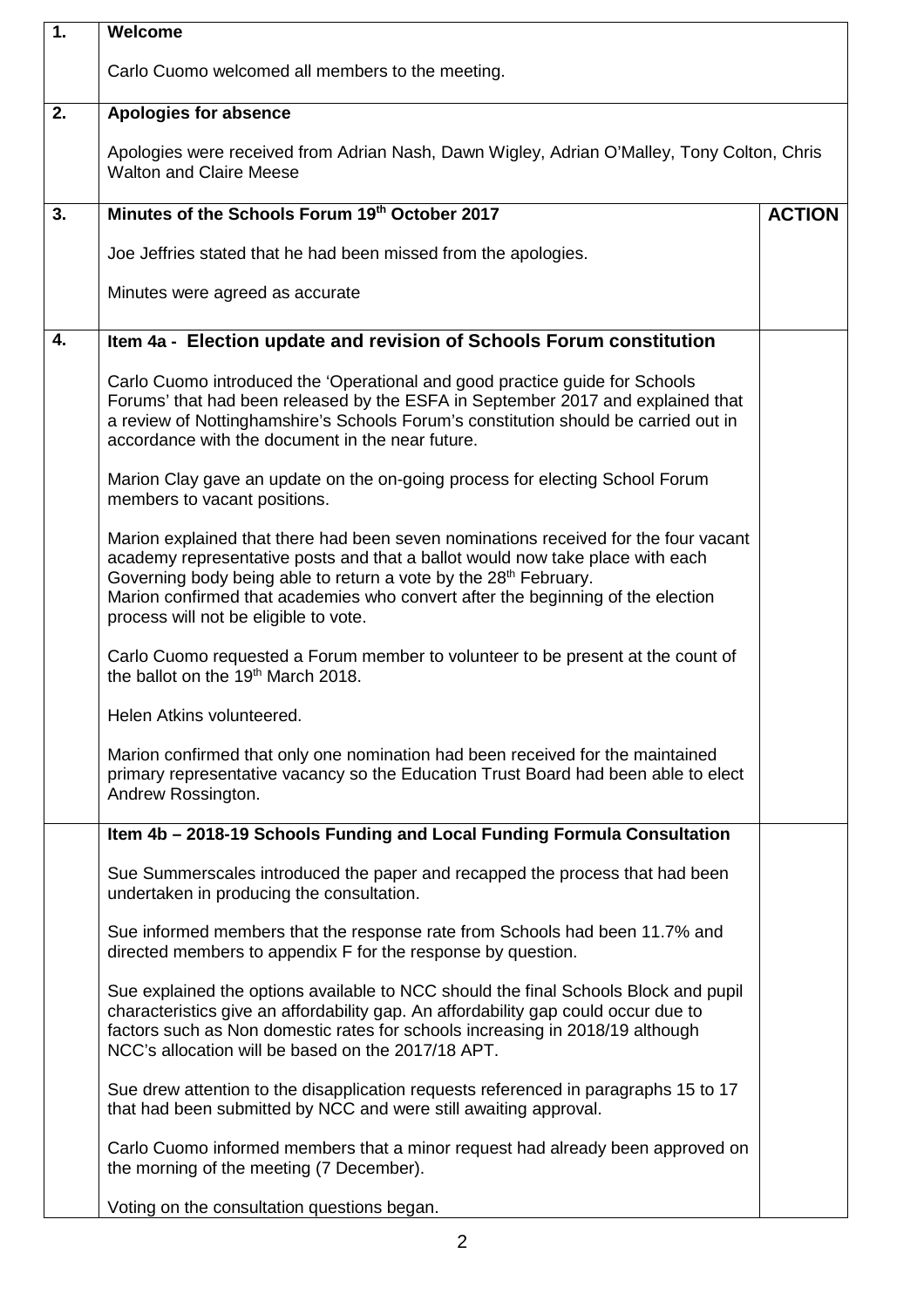| Votes for                                                                     | Votes against                                                                                                                                                                                                                                                                                                                                                                                                                   | Abstentions                                                                                                                                                                                                                                                                                                                                                                                                                                                                 |
|-------------------------------------------------------------------------------|---------------------------------------------------------------------------------------------------------------------------------------------------------------------------------------------------------------------------------------------------------------------------------------------------------------------------------------------------------------------------------------------------------------------------------|-----------------------------------------------------------------------------------------------------------------------------------------------------------------------------------------------------------------------------------------------------------------------------------------------------------------------------------------------------------------------------------------------------------------------------------------------------------------------------|
| 7                                                                             |                                                                                                                                                                                                                                                                                                                                                                                                                                 | 0                                                                                                                                                                                                                                                                                                                                                                                                                                                                           |
| funding tool (APT).<br>to enable the transition to the NFF?<br>Votes for<br>8 | number of technical adjustments to Education Skills and Funding Agency (ESFA)<br>Votes against<br>$\overline{0}$<br>block funding to the high needs block? Financial modelling at Appendix B and C.<br>Dick Vasey instigated a discussion before the vote took place.<br>fairness of the transfer as many schools are already investing in children with high<br>needs and feel it would be unfair to transfer funds from them. | Question 2 - In order to transition to the NFF the local authority may need to make a<br>Do you agree that a disapplication request can be made to the Secretary of State to<br>allow the local authority to make the necessary adjustments to the ESFA funding tool<br>Abstentions<br>$\Omega$<br>Question 3 - Do you agree with the proposal to transfer 0.5% from the total schools<br>He explained that academies in Ashfield had contacted him with concerns about the |
|                                                                               | James Mcgeachie explained that Rushcliffe Academies were against the transfer.                                                                                                                                                                                                                                                                                                                                                  |                                                                                                                                                                                                                                                                                                                                                                                                                                                                             |
|                                                                               | Ly Toom stated that Rushcliffe primaries had discussed this and were concerned<br>that should the transfer be rejected, all schools would be affected by reductions in<br>other services as per the modelling provided with the consultation.                                                                                                                                                                                   |                                                                                                                                                                                                                                                                                                                                                                                                                                                                             |
|                                                                               |                                                                                                                                                                                                                                                                                                                                                                                                                                 |                                                                                                                                                                                                                                                                                                                                                                                                                                                                             |
| Votes for<br>$\overline{2}$                                                   | Votes against<br>4                                                                                                                                                                                                                                                                                                                                                                                                              | Abstentions<br>$\overline{2}$                                                                                                                                                                                                                                                                                                                                                                                                                                               |
| transfer of funds.<br>this proposal?                                          | Sue Summerscales confirmed that the decision would lie with the LA.<br>Colin Pettigrew stated that the LA have to set a legal budget.<br>Question 4 - In order to transition the LFF to the NFF as far as possible, the local                                                                                                                                                                                                   | Ly Toom asked what happens to the 2018/19 budgets following the vote against the<br>authority will need to set an MFG between 0% and 0.5%. Are you in agreement with                                                                                                                                                                                                                                                                                                        |
|                                                                               |                                                                                                                                                                                                                                                                                                                                                                                                                                 |                                                                                                                                                                                                                                                                                                                                                                                                                                                                             |
|                                                                               | Votes against<br>$\overline{0}$                                                                                                                                                                                                                                                                                                                                                                                                 | Abstentions<br>$\overline{0}$                                                                                                                                                                                                                                                                                                                                                                                                                                               |
| Votes for<br>8                                                                | authority will need to adopt a gains cap of between 2.5% and 3%.                                                                                                                                                                                                                                                                                                                                                                | Question 5 - In order to transition the LFF to the NFF as far as possible, the local                                                                                                                                                                                                                                                                                                                                                                                        |
|                                                                               | Are you in agreement with this proposal?                                                                                                                                                                                                                                                                                                                                                                                        |                                                                                                                                                                                                                                                                                                                                                                                                                                                                             |
| Votes for                                                                     | Votes against                                                                                                                                                                                                                                                                                                                                                                                                                   | Abstentions                                                                                                                                                                                                                                                                                                                                                                                                                                                                 |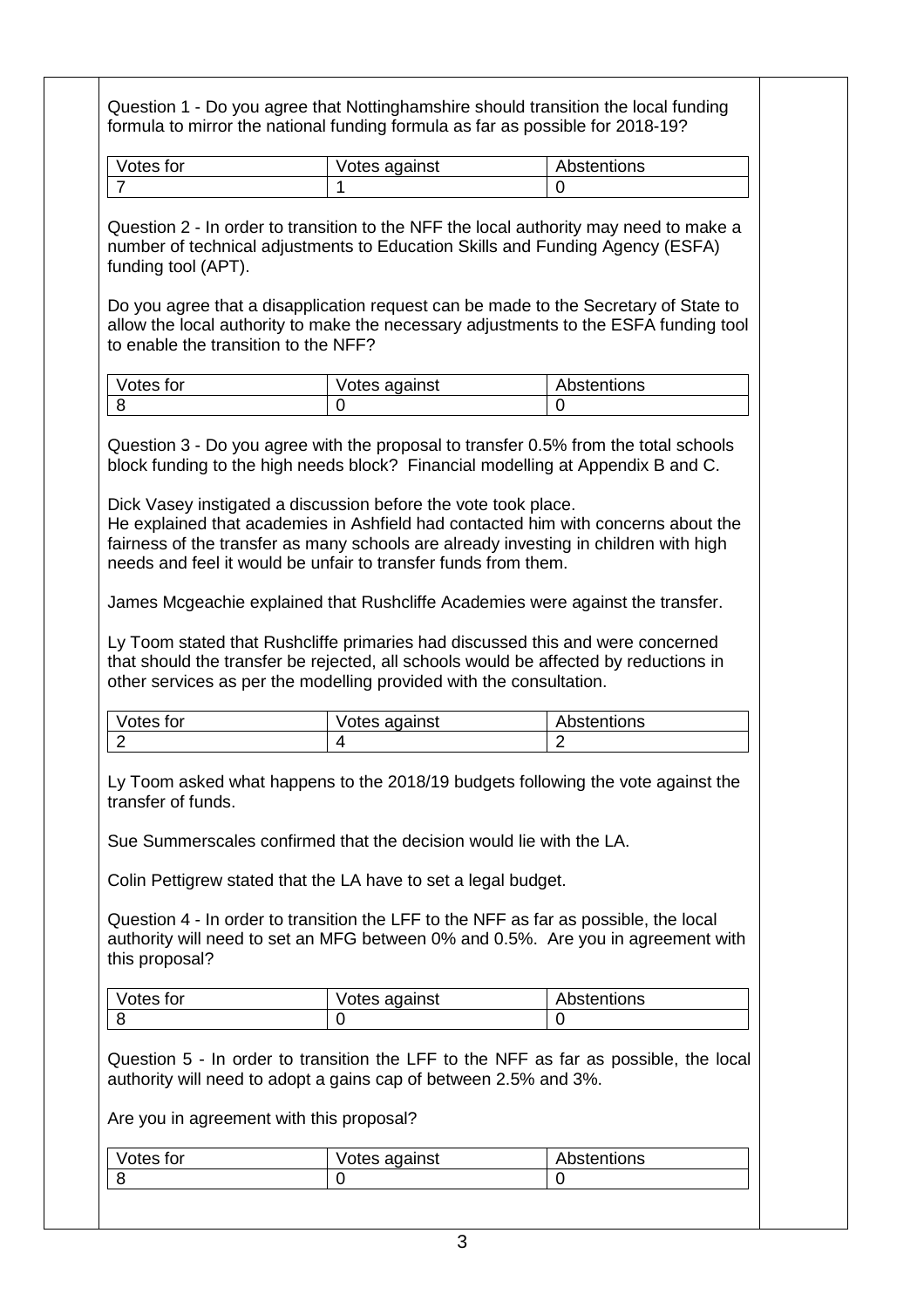|                                                                                                   |                                                                                                                                                                                                                                                                                                                                                 | For | Against     | Abstained   |
|---------------------------------------------------------------------------------------------------|-------------------------------------------------------------------------------------------------------------------------------------------------------------------------------------------------------------------------------------------------------------------------------------------------------------------------------------------------|-----|-------------|-------------|
| Free school meals eligibility assessment?                                                         |                                                                                                                                                                                                                                                                                                                                                 | 5   | 0           | 0           |
|                                                                                                   | Support to underperforming ethnic minority                                                                                                                                                                                                                                                                                                      | 5   | $\Omega$    | $\Omega$    |
| groups and bilingual learners?                                                                    |                                                                                                                                                                                                                                                                                                                                                 |     |             |             |
| Contingency for crisis communications?                                                            |                                                                                                                                                                                                                                                                                                                                                 | 5   | $\mathbf 0$ | $\mathbf 0$ |
| delegation of the following in 2018-19:                                                           | As a representative of a maintained secondary school, do you agree to the de-                                                                                                                                                                                                                                                                   |     |             |             |
|                                                                                                   | There were members eligible to vote in attendance                                                                                                                                                                                                                                                                                               |     |             |             |
|                                                                                                   | Question 7 - Do you agree with the proposal to change the deprivation funding<br>criteria from FSM eligibility to an allowance which would enable providers to attend<br>monthly multi-agency meetings for a maximum of 4 hours per month?                                                                                                      |     |             |             |
| Votes for                                                                                         | Votes against                                                                                                                                                                                                                                                                                                                                   |     | Abstentions |             |
| $\overline{2}$                                                                                    |                                                                                                                                                                                                                                                                                                                                                 |     | 5           |             |
| Votes for                                                                                         | Votes against<br>$\Omega$                                                                                                                                                                                                                                                                                                                       |     | Abstentions |             |
|                                                                                                   | Item 4c - Central Early Years Funding 2018-19                                                                                                                                                                                                                                                                                                   |     |             |             |
|                                                                                                   | Karen O'Connell requested a working group review the central commitments prior to                                                                                                                                                                                                                                                               |     |             |             |
| the consultation for 2019/20.<br><b>RECOMMENDATION</b><br>functions as described in the appendix. | Val Holland requested information on the work carried out by the inclusion service.<br>Marion gave information on the role they play in schools, PVIs and children's homes.<br>That the Schools Forum Approves the proposal by Nottinghamshire County Council<br>to retain £1,057,607 of early years funding to be used for central early years |     |             |             |
| Votes for                                                                                         | Votes against                                                                                                                                                                                                                                                                                                                                   |     | Abstentions |             |
| 8                                                                                                 | 0                                                                                                                                                                                                                                                                                                                                               |     | $\Omega$    |             |
|                                                                                                   | Item 4d - Primary Partnerships Underspend 2016-17                                                                                                                                                                                                                                                                                               |     |             |             |
| funds being required.<br>spent in year.                                                           | Linda Foster introduced the paper and explained the reasons for the carry forward of<br>Dick Vasey expressed concerns about funding from the High Needs block not being                                                                                                                                                                         |     |             |             |